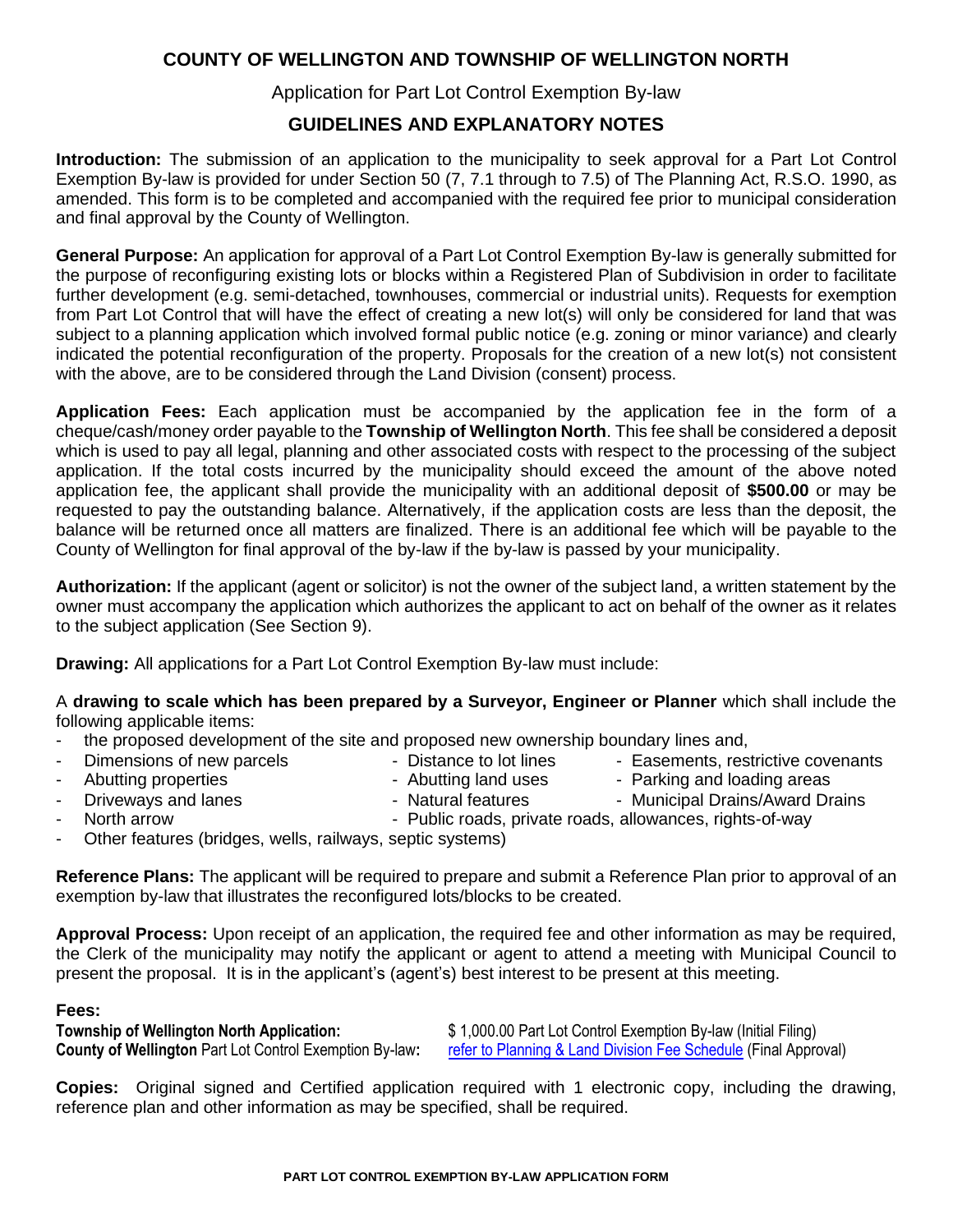## **PART LOT CONTROL EXEMPTION BY-LAW APPLICATION FORM**

| <b>COUNTY OFFICE USE ONLY</b>                                                                                                                      | <b>LOCAL OFFICE USE ONLY</b>                                                                       |  |  |  |
|----------------------------------------------------------------------------------------------------------------------------------------------------|----------------------------------------------------------------------------------------------------|--|--|--|
| COUNTY FILE NUMBER: _______________<br>Fee Received: \$__________________<br>Date Received (Completed): National Completed (Completed):            | Amount Paid: \$<br>Date Fee Received: ________________________                                     |  |  |  |
| 1. TYPE and PURPOSE of APPLICATION:                                                                                                                |                                                                                                    |  |  |  |
| a) Reconfiguration of lots/blocks on registered plan or subdivision.<br>$\Box$ Creation of townhouse lots<br>$\Box$ Creation of semi-detached lots | Date and Number of Registered Plan _________________. or Subdivision File Number___________.       |  |  |  |
| b) Reconfiguration of lots/blocks on registered plan or subdivision.<br>$\Box$ Creation of commercial lots<br>$\Box$ Creation of industrial lots   |                                                                                                    |  |  |  |
|                                                                                                                                                    | Date and Number of Registered Plan _________________. or Subdivision File Number___________.       |  |  |  |
| 2. APPLICANT INFORMATION:                                                                                                                          |                                                                                                    |  |  |  |
|                                                                                                                                                    |                                                                                                    |  |  |  |
|                                                                                                                                                    |                                                                                                    |  |  |  |
|                                                                                                                                                    |                                                                                                    |  |  |  |
| b) Applicant (Agent) Name:<br><u> 1989 - Johann Stoff, amerikansk politiker (d. 1989)</u>                                                          |                                                                                                    |  |  |  |
|                                                                                                                                                    |                                                                                                    |  |  |  |
|                                                                                                                                                    |                                                                                                    |  |  |  |
| c) Surveyor Name:<br><u> 1989 - Johann Harry Harry Harry Harry Harry Harry Harry Harry Harry Harry Harry Harry Harry Harry Harry Harry</u>         |                                                                                                    |  |  |  |
|                                                                                                                                                    |                                                                                                    |  |  |  |
|                                                                                                                                                    |                                                                                                    |  |  |  |
| 3. PROVIDE A DESCRIPTION OF THE SUBJECT PROPERTY:                                                                                                  |                                                                                                    |  |  |  |
| a)                                                                                                                                                 | Lot(s) Block(s) _______________ Registered Plan # ________________ Subdivision File # ____________ |  |  |  |
|                                                                                                                                                    |                                                                                                    |  |  |  |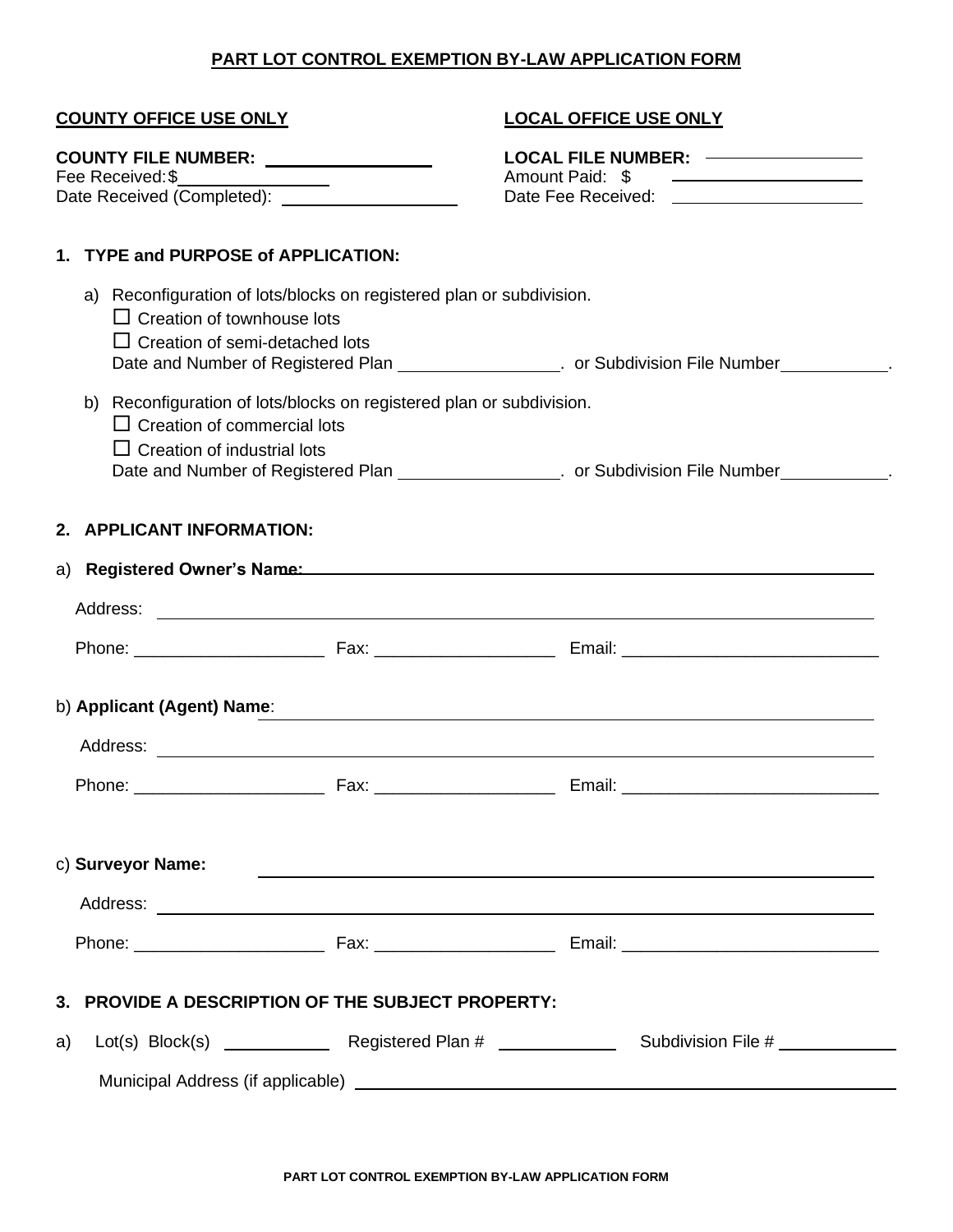| b)                                                                                                                                                                                                                                                                                                                                                                                                                                                                                                                                        | Are there any easements, restrictive covenants affecting the subject lands? YES $\Box$ NO $\Box$<br>If YES, supply a copy of such documents or provide a brief description of registered instrument<br>number(s). |  |  |
|-------------------------------------------------------------------------------------------------------------------------------------------------------------------------------------------------------------------------------------------------------------------------------------------------------------------------------------------------------------------------------------------------------------------------------------------------------------------------------------------------------------------------------------------|-------------------------------------------------------------------------------------------------------------------------------------------------------------------------------------------------------------------|--|--|
| C)                                                                                                                                                                                                                                                                                                                                                                                                                                                                                                                                        | Current number of Lots _______ Proposed number of Lots after approval of By-law                                                                                                                                   |  |  |
|                                                                                                                                                                                                                                                                                                                                                                                                                                                                                                                                           | 4. PROPOSED LAND USE and DEVELOPMENT:                                                                                                                                                                             |  |  |
|                                                                                                                                                                                                                                                                                                                                                                                                                                                                                                                                           | What is the current Official Plan Designation? __________________________________                                                                                                                                 |  |  |
|                                                                                                                                                                                                                                                                                                                                                                                                                                                                                                                                           |                                                                                                                                                                                                                   |  |  |
|                                                                                                                                                                                                                                                                                                                                                                                                                                                                                                                                           | Does proposal comply with present zoning? YES $\Box$ NO $\Box$                                                                                                                                                    |  |  |
|                                                                                                                                                                                                                                                                                                                                                                                                                                                                                                                                           | Proposed Use: Note: Note: Note: Note: Note: Note: Note: Note: Note: Note: Note: Note: Note: Note: No                                                                                                              |  |  |
| <b>ADDITIONAL INFORMATION:</b><br>5.<br><b>NO</b><br><b>YES</b><br>a) Has a site plan agreement been entered into?<br><b>NO</b><br>b) Is the draft reference plan consistent with the approved site plan?<br><b>YES</b><br>c) Has a building permit been issued?<br><b>YES</b><br><b>NO</b><br>Is the proposed development under construction?<br><b>YES</b><br><b>NO</b><br>d)<br><b>SERVICING INFORMATION:</b><br>6.<br>Municipal $\Box$<br>Other $\Box$<br>a) WATER SUPPLY:<br>b) SEWAGE DISPOSAL: Municipal $\Box$<br>Other $\square$ |                                                                                                                                                                                                                   |  |  |
|                                                                                                                                                                                                                                                                                                                                                                                                                                                                                                                                           | c) STORM DRAINAGE: Storm Sewers $\Box$                                                                                                                                                                            |  |  |
|                                                                                                                                                                                                                                                                                                                                                                                                                                                                                                                                           | County $\Box$<br>Other $\square$<br>d) ROAD ACCESS: Provincial $\Box$<br>Local $\Box$                                                                                                                             |  |  |
| 7.                                                                                                                                                                                                                                                                                                                                                                                                                                                                                                                                        | STATUS OF OTHER PLANNING RELATED APPLICATIONS:                                                                                                                                                                    |  |  |
|                                                                                                                                                                                                                                                                                                                                                                                                                                                                                                                                           | 7.1 Is the subject land the subject of any other planning applications (e.g. consent application, minor<br>variance, zoning amendment, site plan approval)?                                                       |  |  |
|                                                                                                                                                                                                                                                                                                                                                                                                                                                                                                                                           | YES $\Box$ No $\Box$<br>If YES, please provide some details, e.g. file no., status of application                                                                                                                 |  |  |
|                                                                                                                                                                                                                                                                                                                                                                                                                                                                                                                                           |                                                                                                                                                                                                                   |  |  |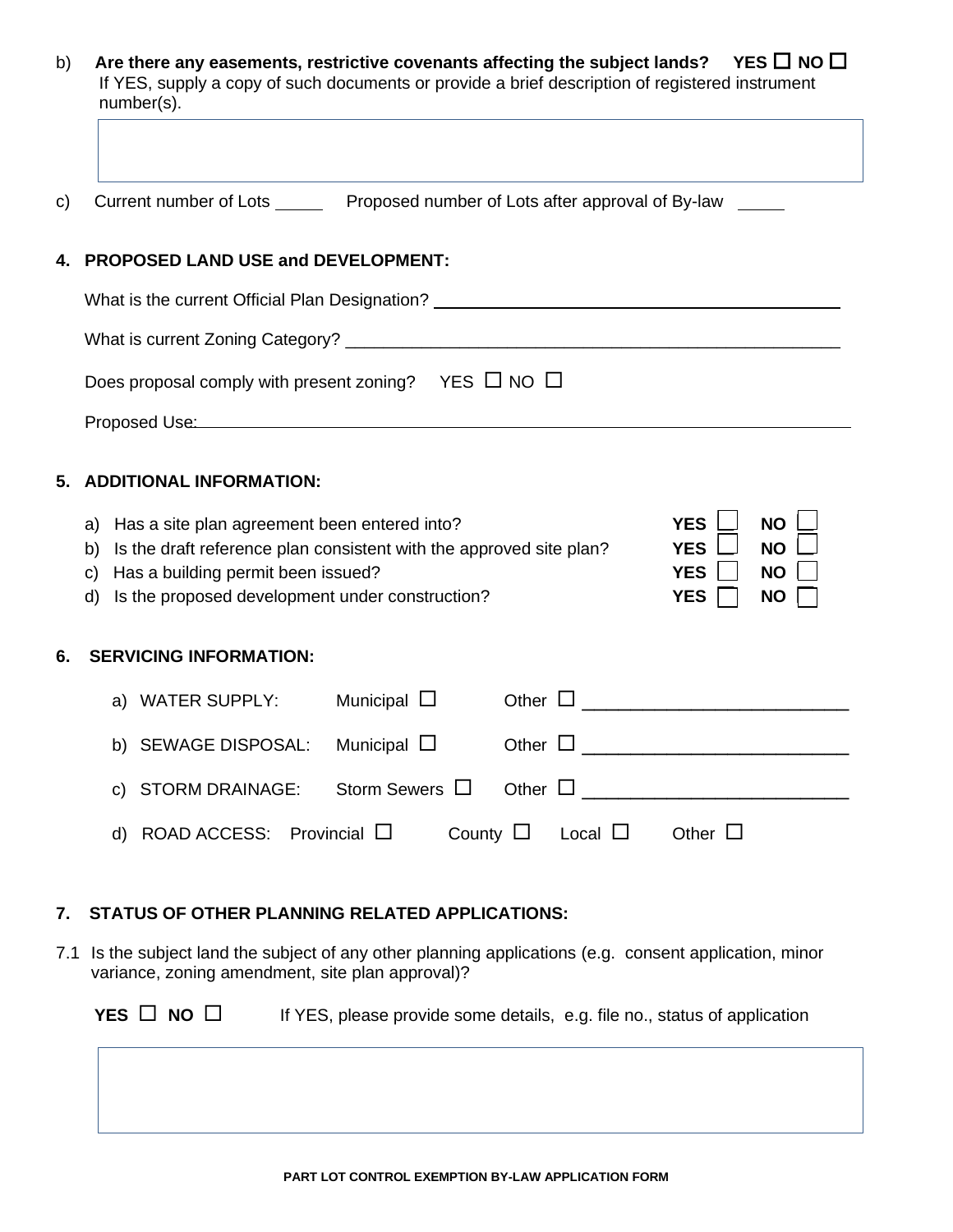#### **8. UNDERTAKING REGARDING REFERENCE PLAN**

|    | application.                           | which will be used in the conveyancing of the parcels which are created as the result of the final approval<br>of a Part-Lot Control Exemption By-law which may become applicable to the subject lands of this                                                                             |
|----|----------------------------------------|--------------------------------------------------------------------------------------------------------------------------------------------------------------------------------------------------------------------------------------------------------------------------------------------|
|    | Dated:                                 |                                                                                                                                                                                                                                                                                            |
|    | Signature:                             | ,我们也不会有一个人的人,我们也不会有一个人的人,我们也不会有一个人的人。""我们,我们也不会有一个人的人,我们也不会有一个人的人。""我们,我们也不会有一个人                                                                                                                                                                                                           |
| 9. | following:                             | OWNER'S AUTHORIZATION (If an agent is employed, the registered owner(s) must complete the                                                                                                                                                                                                  |
|    | I, (we)                                | <u> 1989 - Jan Samuel Barbara, margaret eta idazlea (h. 1989).</u>                                                                                                                                                                                                                         |
|    |                                        | being the registered owner(s) of the subject lands, hereby authorize ______________________________                                                                                                                                                                                        |
|    |                                        | to prepare and submit an application for part lot control                                                                                                                                                                                                                                  |
|    | exemption by-law.                      |                                                                                                                                                                                                                                                                                            |
|    |                                        |                                                                                                                                                                                                                                                                                            |
|    | NOTE:                                  | If the Owner is an incorporated company, the company seal shall be applied. If there is<br>no company seal, a statement of authority to bind is required.<br>10. DECLARATION: (This must be signed in the presence of a Commissioner)                                                      |
|    |                                        | of the                                                                                                                                                                                                                                                                                     |
|    | of                                     | in the                                                                                                                                                                                                                                                                                     |
|    | County/Region of                       | solemnly declare that all the statements contained in this application are true, and I (we) make this solemn<br>declaration conscientiously believing it to be true, and knowing that it is of the same force and effect as if<br>made under oath and by virtue of the CANADA EVIDENCE ACT |
|    | Signature of Owner of Authorized Agent | <u> 1989 - Johann Barbara, martxa eta idazlea (h. 1989).</u>                                                                                                                                                                                                                               |
|    |                                        |                                                                                                                                                                                                                                                                                            |
|    |                                        | In the County/Region of <b>County/Region of</b>                                                                                                                                                                                                                                            |
|    |                                        |                                                                                                                                                                                                                                                                                            |
|    |                                        |                                                                                                                                                                                                                                                                                            |
|    |                                        |                                                                                                                                                                                                                                                                                            |
|    |                                        |                                                                                                                                                                                                                                                                                            |